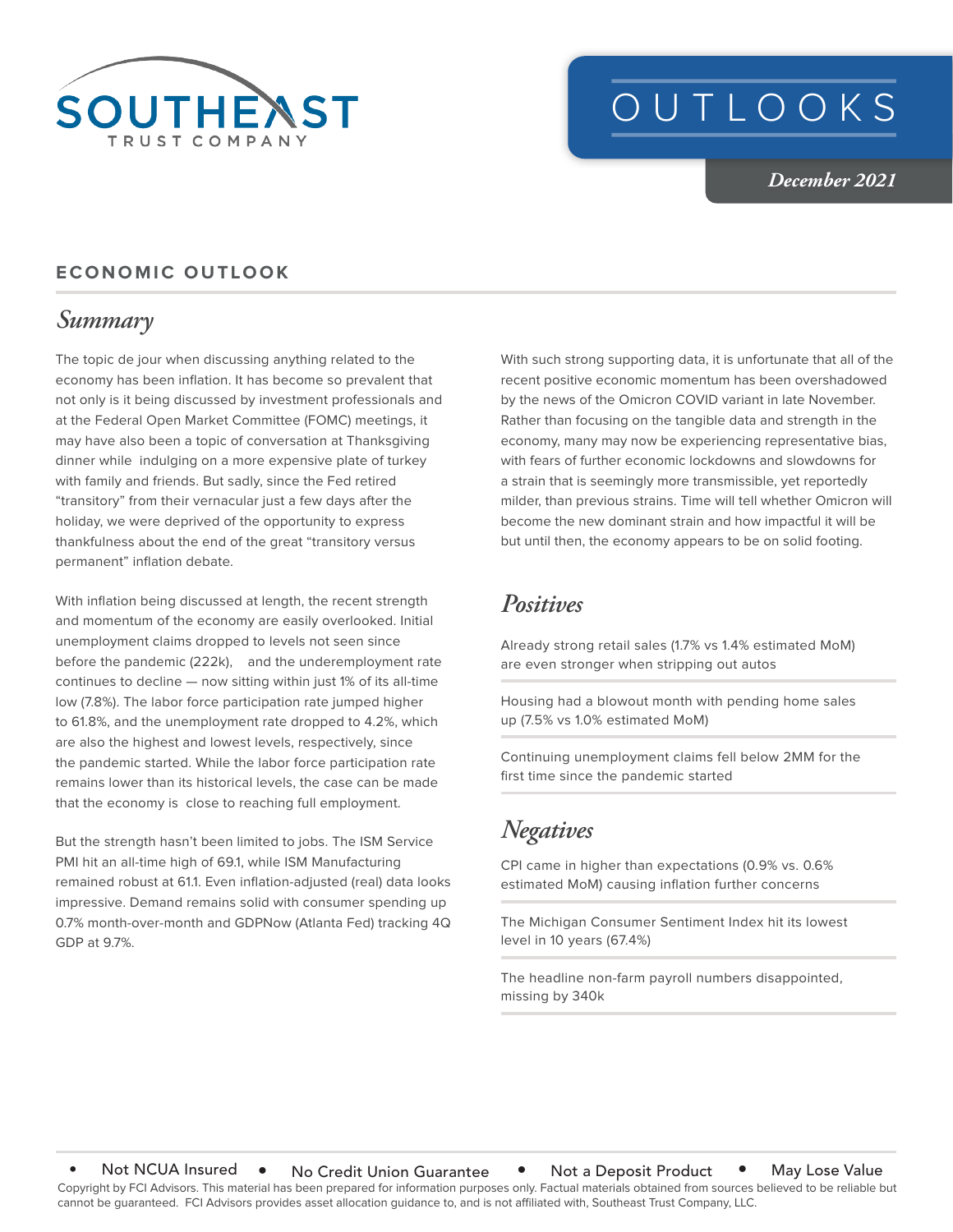

# OUTLOOKS

*December 2021*

#### **EQUITY OUTLOOK**

### *Summary*

Equity markets continued to march higher in November until a couple of late-month scares moved the stocks into negative territory. Omicron, a new COVID-19 variant derived from South Africa, created a new wave of uncertainty that rippled throughout capital markets. Additionally, Chairman Powell's testimony that the Federal Reserve may get more aggressive in response to inflationary pressures also caught investors flat footed. When the dust settled, the S&P 500 closed the month down 0.7%.

The threat of a new variant also resulted in relatively uneven returns across different equity segments. Growth stocks outperformed value with the Russell 1000 Growth index rising 0.6% and the Russell 1000 Value falling 3.5%. Economic sectors like finance and energy, which had seen impressive gains this year as economic conditions improved fell 5.7% and 5.2% respectively in November. Conversely, technology and consumer discretionary stocks rose 4.3% and 2.0% during the month.

We believe the equity market's response to events in late November was likely an overreaction. Early indications appear to show Omicron produces milder cases with hospitalization less likely. Regardless, vaccines are readily available and society appears to be learning to live alongside the virus. Jerome Powell's comments were likely an attempt to appease

politicians whose constituents are concerned about inflation. Volatility may persist for a brief period but markets will eventually stabilize as concerns dissipate. Stock valuations are reasonable especially considering the impressive earnings growth experienced in the last several quarters and expectations for earnings moving forward. With the lack of investment alternatives, we continue to believe equities represent an attractive alternative for long-term investors.

#### *Positives*

Equity fundamentals

Accommodative Federal Reserve

### *Negatives*

Occasional inflation scares

Supply chain and labor shortages

#### *Unkowns*

Omicron impact

Copyright by FCI Advisors. This material has been prepared for information purposes only. Factual materials obtained from sources believed to be reliable but cannot be guaranteed. FCI Advisors provides asset allocation guidance to, and is not affiliated with, Southeast Trust Company, LLC. Not NCUA Insured • No Credit Union Guarantee • Not a Deposit Product • May Lose Value